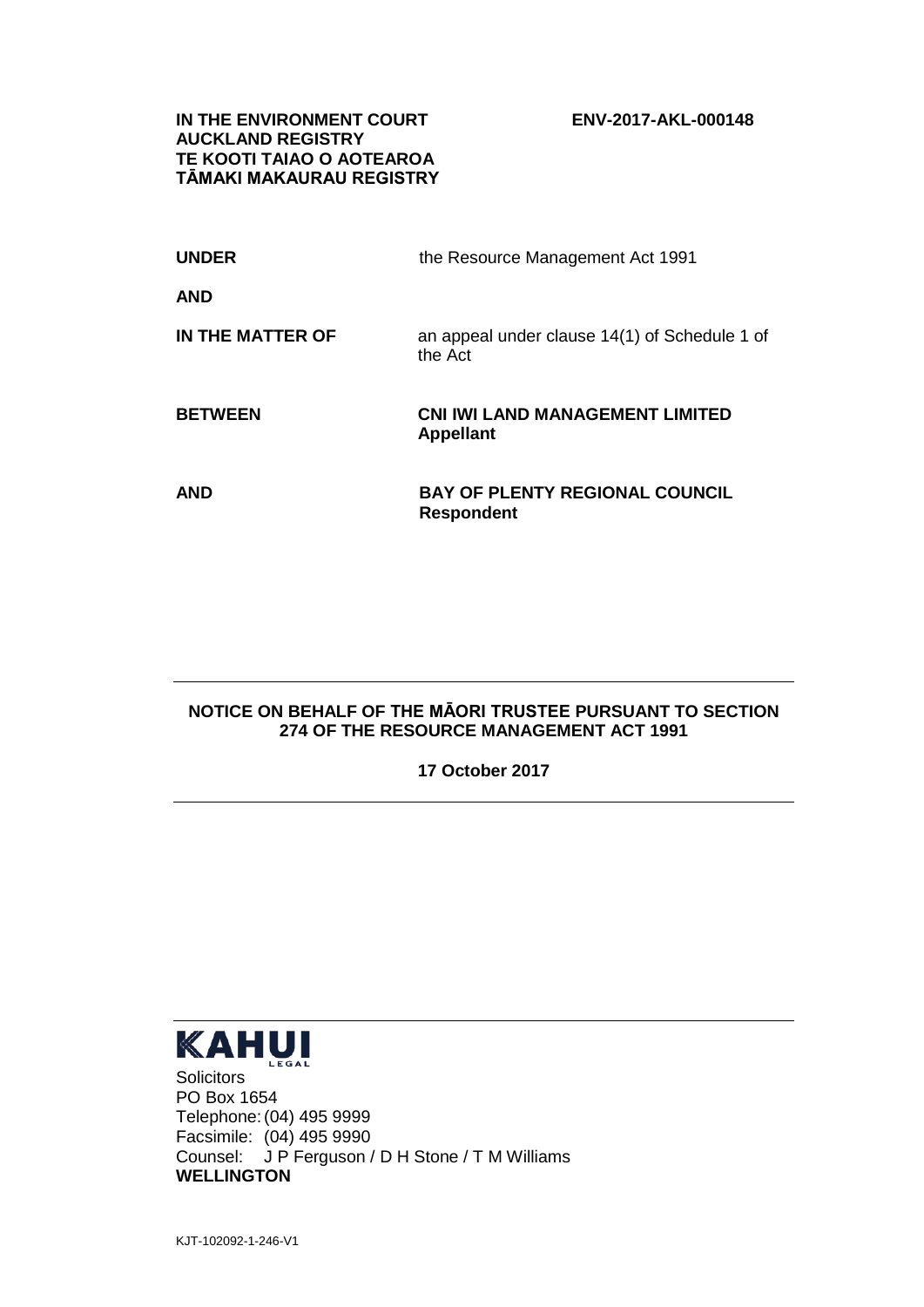## **TO: The Registrar Environment Court, Auckland AND TO: Bay of Plenty Regional Council CNI Iwi Land Management Limited**

- 1. This notice is issued on behalf of the Māori Trustee.
- 2. The Māori Trustee wishes to be a party to an appeal (the **Appeal**) by CNI Iwi Land Management Limited (the **Appellant**) against a decision by the Bay of Plenty Regional Council (the **Respondent**) on Proposed Plan Change 10 - Lake Rotorua Nutrient Management to the Bay of Plenty Regional Water and Land Plan (**Plan Change 10**).
- 3. The Māori Trustee made a submission on the subject matter of the Appeal.
- 4. The Māori Trustee also has an interest in the proceedings that is greater than the general public:
	- (a) the Māori Trustee administers 81 entities comprising 3,436.504 hectares within the Lake Rotorua catchment (the **Māori Trustee Land**);
	- (b) the Māori Trustee Land will be affected by the Appeal.
- 5. The Māori Trustee is not a trade competitor for the purposes of section 308C of the Resource Management Act 1991 (the **Act**).
- 6. The Māori Trustee is interested in the Appeal as a whole.

## **Position in relation to relief**

- 7. The Māori Trustee supports the relief sought by the Appellant for the reasons set out in its Notice of Appeal (*ENV-2017-AKL-000149*) and for the following reasons:
	- (a) the relief sought promotes the sustainable management of natural and physical resources;
	- (b) the relief sought promotes the sustainable management of resources, meets the reasonably foreseeable needs of future generations, enables social, economic and cultural well-being,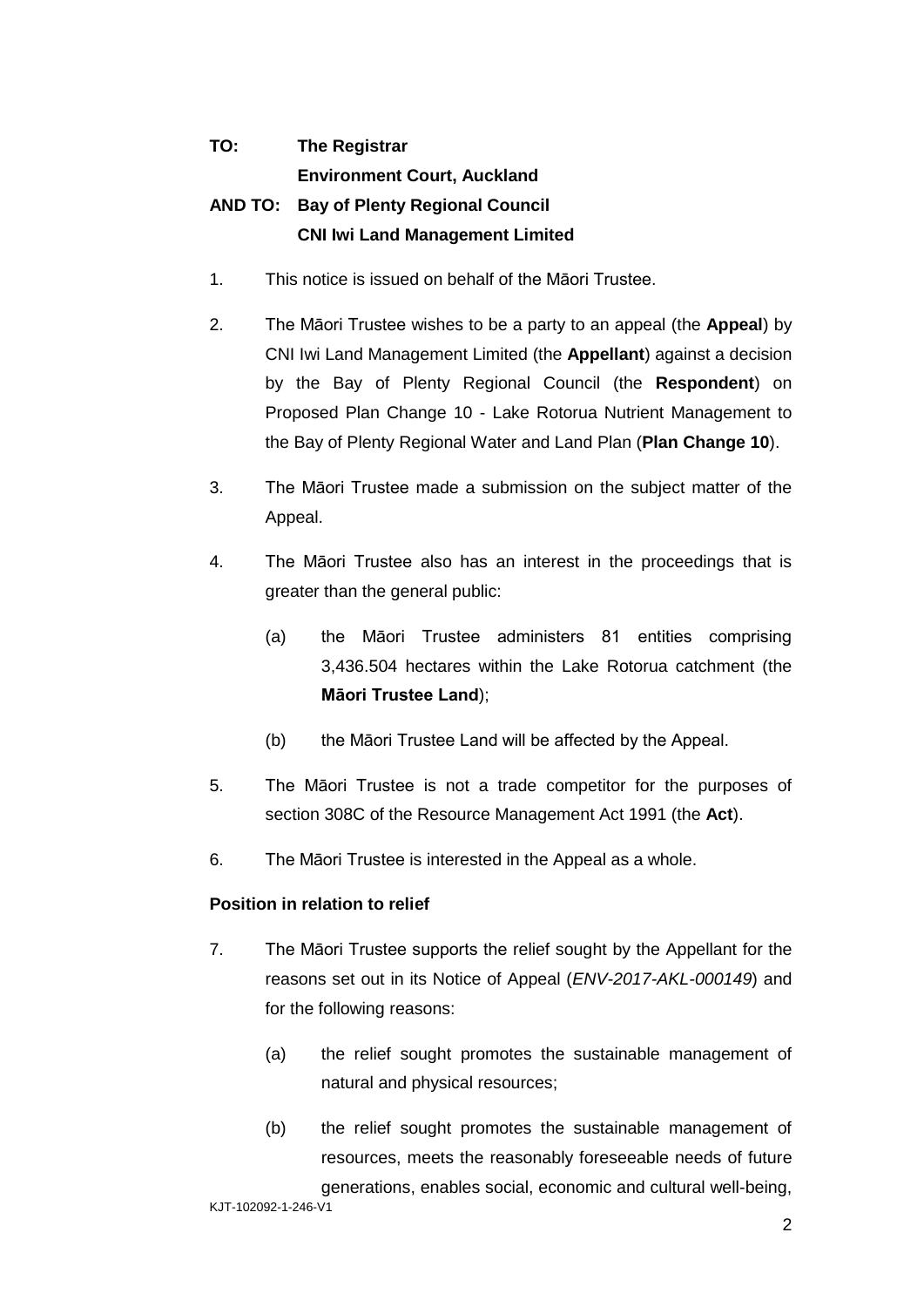and/or represents an efficient use of natural and physical resources;

- (c) the relief sought is consistent with the principles of the Act;
- (d) the relief sought is consistent with the National Policy Statement for Freshwater Management 2014 (amended 2017);
- (e) the relief sought is the most appropriate way to achieve the purpose of the Act or the purpose of Plan Change 10, being to limit nitrogen discharge to Lake Rotorua to 435 tonnes per annum;
- (f) the relief sought gives effect to the Bay of Plenty Regional Policy Statement, particularly policy WL 5B; and
- (g) the relief sought is consistent with the Bay of Plenty Regional Water and Land Plan, particularly the integrated water management provisions.

## **Alternative Dispute Resolution**

8. The Māori Trustee agrees to participate in mediation or other alternative dispute resolution of the proceedings.

**DATED** at Wellington this 17<sup>th</sup> day of October 2017

\_\_\_\_\_\_\_\_\_\_\_\_\_\_\_\_\_\_\_\_\_\_\_\_\_\_\_\_\_\_\_\_\_

**J P Ferguson / D H Stone / T M Williams**  Counsel for the Māori Trustee